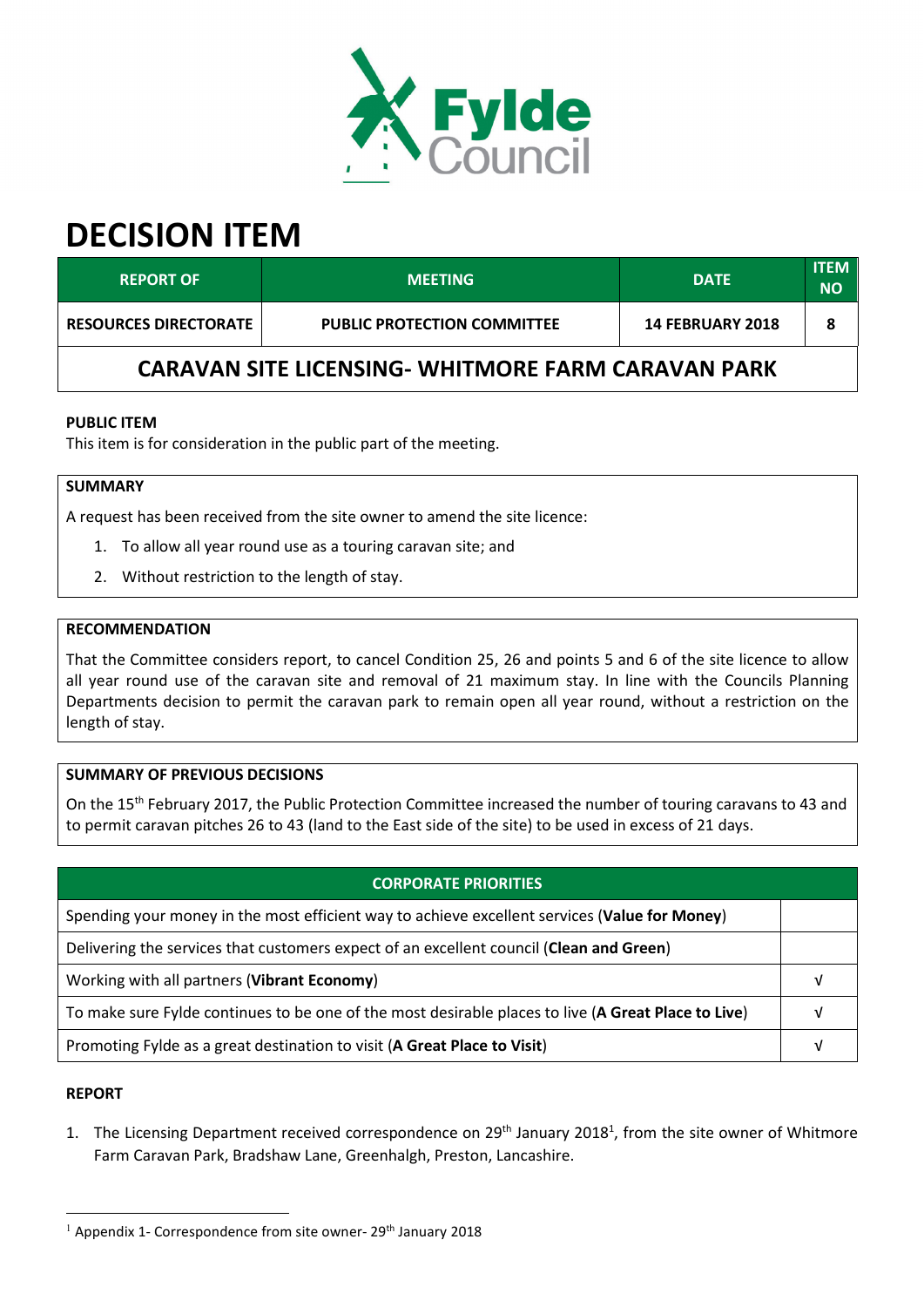2. The applicant is seeking to cancel points 5 and 6 of the licence as well as conditions 25 and 26 of the site licence issued on the  $21^{st}$  February 2017<sup>2</sup>, as detailed in the table below-

| <b>Existing Condition</b>                                                                                                                                                                                                                                                                                                                                                                                               | Proposed cancellation and<br>reason                                                                                                                                                                        | Officer comments and<br>recommendation                                                                                                                                                                                                    |
|-------------------------------------------------------------------------------------------------------------------------------------------------------------------------------------------------------------------------------------------------------------------------------------------------------------------------------------------------------------------------------------------------------------------------|------------------------------------------------------------------------------------------------------------------------------------------------------------------------------------------------------------|-------------------------------------------------------------------------------------------------------------------------------------------------------------------------------------------------------------------------------------------|
| Condition 25- "The site shall be used<br>as a touring caravan site only during<br>the period $15^{th}$ February until $31^{st}$<br>December each year. Between the 1st<br>January and the 14 <sup>th</sup> February in any<br>year all caravans shall be removed<br>from the site".<br>Point 6 of the site licence is a repeat                                                                                          | To remove the closure period of<br>between 1 <sup>st</sup> January and the 14 <sup>th</sup><br>February. To allow year round<br>use of a touring caravan site<br>without restriction in length of<br>stay. | To permit all year round use of<br>the touring caravan site.<br>To cancel Condition 25 and point<br>6 of the site licence.<br>Points 2-4 of the current licence<br>ensure that the touring caravans<br>are not used as a person's sole or |
| of Condition 25.                                                                                                                                                                                                                                                                                                                                                                                                        |                                                                                                                                                                                                            | main permanent residence.                                                                                                                                                                                                                 |
| Condition<br>$26 -$<br>pitches<br>Caravan<br>numbered 26 to 43 only located on<br>the land to the east part of the site<br>may be occupied in excess of 21 days,<br>accordance<br>with<br>in<br>planning<br>approval. In contrast, the pitches<br>located on the west side of the site<br>shall not remain on the site for any<br>one period exceeding 21 days".<br>Point 5 of the licence is a repeat<br>Condition 26. | Remove the 21 day restriction.                                                                                                                                                                             | To permit caravan pitches on the<br>west part of the site to be used in<br>excess of 21 days in line with<br>planning variation 17/0924.<br>To cancel Condition 26 and point<br>5 of the site licence.                                    |

- 3. On the 21<sup>st</sup> December 2017, the Council's Planning Department granted a variation [Ref- 17/0924<sup>3</sup>] to a condition to planning permission 78/0534 to allow all year round use as a touring caravan site without restriction on the length of stay.
- 4. Lancashire Fire and Rescue Services have been consulted on this application.

| <b>IMPLICATIONS</b>                     |                                        |  |
|-----------------------------------------|----------------------------------------|--|
| Finance                                 | None arising directly from the report. |  |
| Legal                                   | None arising directly from the report. |  |
| <b>Community Safety</b>                 | None arising directly from the report. |  |
| Human Rights and Equalities             | None arising directly from the report. |  |
| Sustainability and Environmental Impact | None arising directly from the report. |  |
| Health & Safety and Risk Management     | None arising directly from the report. |  |

| <b>LEAD AUTHOR</b> | <b>CONTACT DETAILS</b>                  | <b>DATE</b>                   |
|--------------------|-----------------------------------------|-------------------------------|
| Michael Duck       | michaeld@fylde.gov.uk, Tel 01253 658620 | 5 <sup>th</sup> February 2018 |

 $2$  Appendix 2- Whitmore Farm Caravan Park issued on 21st February 2017

l

<sup>&</sup>lt;sup>3</sup> Appendix 3- Planning Reference 17/0924 Removal of Condition 2 and 4 of planning permission 78/0534 to allow all year round use as a touring caravan site without restriction on length of stay